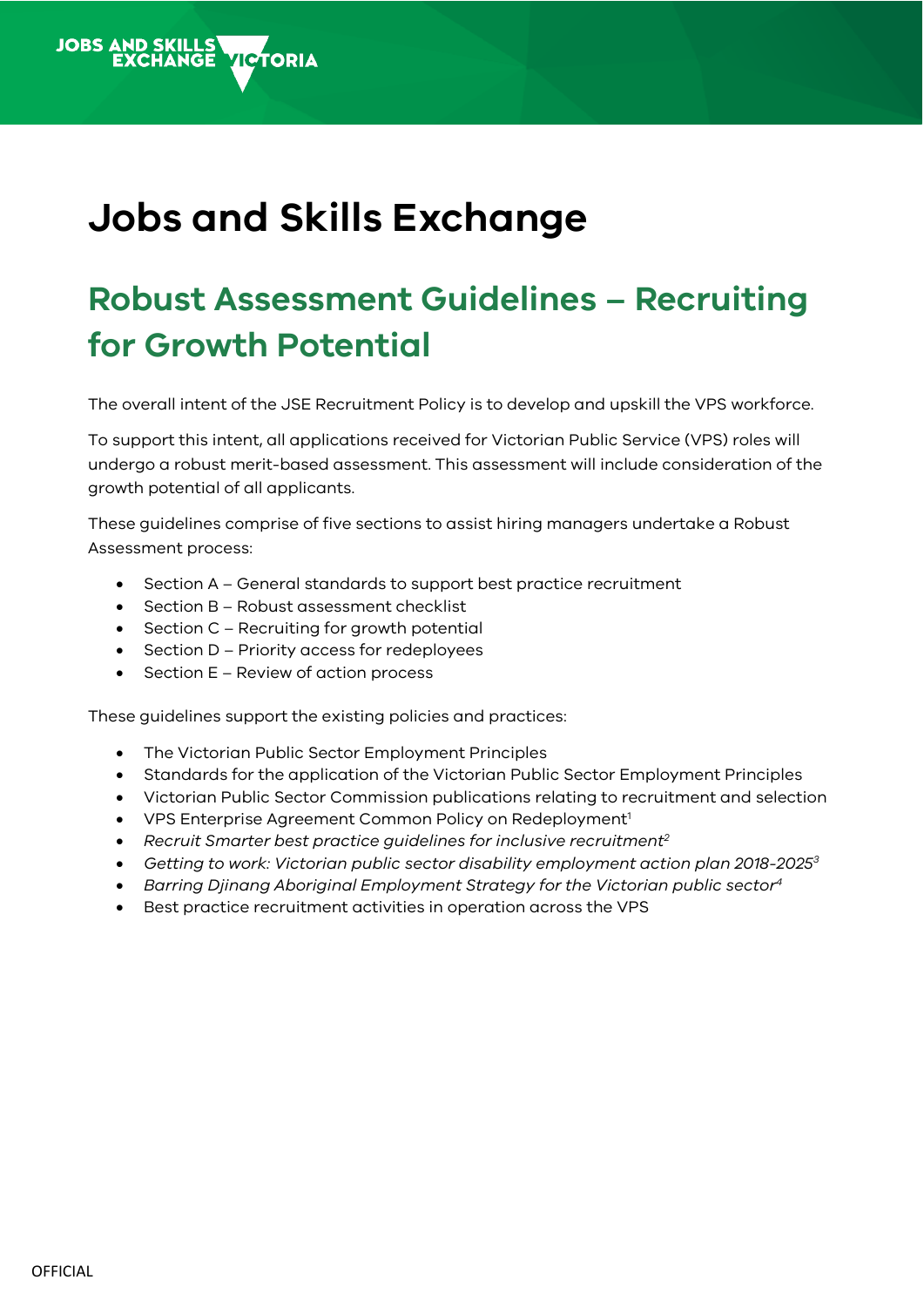

## **General standards to support best practice recruitment processes**

Recruitment processes in the VPS must be fair, consistent and ensure that recruitment decisions are based on merit. Conducting recruitment in this manner ensures the highest performing candidate, when found suitable, is offered the role.<sup>5</sup> It is a requirement that all recruitment processes adhere to the *Standards for the Application of the Victorian Public Sector Employment Principles*. 6

The Robust Assessment Guidelines and Checklist support the consistent application of the VPS recruitment principles and standards.

It is recommended that hiring managers and selection panel members have access to adequate information, guidance, training and support, to undertake fair and consistent recruitment processes. This approach should include making training and information available on unconscious bias and preventing unlawful discrimination as part of the recruitment process.

A consistent recruitment process should be inclusive, and embrace a diversity of thoughts, capabilities and backgrounds so that the VPS reflects the communities it serves.

Any candidate for a VPS position can determine the extent to which they share personal information relating to a disability, cultural or linguistic background with the employer.

Where requested, reasonable adjustments will be made for candidates to enable them to participate equally in the recruitment process.<sup>a</sup>

All personal information obtained as part of a Robust Assessment process must be managed in accordance with the *Privacy and Data Protection Act 2014 and the Health Records Act 2001.*

For more information regarding recruitment practices and specific advice please refer to departmental recruitment policies and HR teams.

<sup>a</sup> *For more information on inclusive recruitment processes and supporting resources, refer to the [VPSC website](https://vpsc.vic.gov.au/)*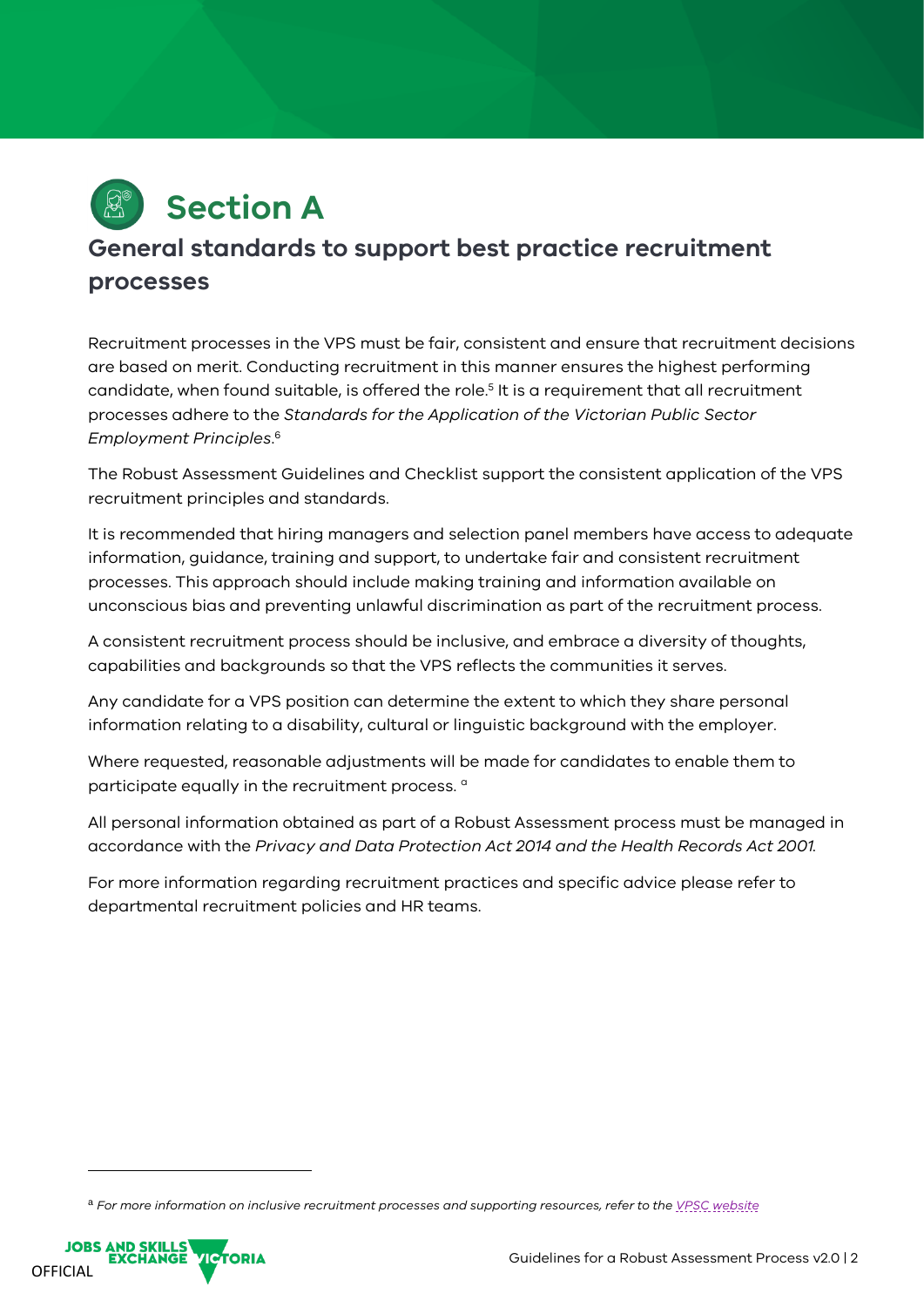

### **Robust Assessment Checklist**

The Robust Assessment process covers all stages of the recruitment cycle. This checklist is a practical tool for hiring managers and recruitment teams to undertake a robust assessment when determining the suitability of a candidate for a role.

- $\Box$  Develop a position description, key selection criteria, application form and job advertisement that are consistent with the classification descriptors contained in the *VPS Enterprise Agreement*. These documents should make clear your expectations and make clear the inherent requirements of the role. It is recommended that key selection criteria be limited to five as research shows that minimising criteria encourages candidates to apply for roles.
- $\Box$  Consider whether the role could be filled under the special measures for disadvantaged groups set out in Section 12 of the *Equal Opportunity Act 2010* (consistent with the Victorian Government's commitment to diversity and inclusion).
- $\Box$  Be prepared to offer to all candidates the option to have information provided to them in alternative formats and provide any reasonable adjustments when inviting them to interview or participate in other assessment processes.
- $\Box$  Ensure all assessment processes adhere to the Standards for the Application of the [Victorian Public Sector Employment Principles](https://vpsc.vic.gov.au/html-resources/standards-for-application-of-the-victorian-public-sector-employment-principles/) and are based on merit.
- $\Box$  Evaluate a candidate's suitability for a role based on the key selection criteria and consider the growth potential of all applicants throughout the recruitment process. This process should be outlined in the final assessment when selecting the preferred candidate.
- $\Box$  Check whether any of the JSE candidates have priority access to be offered an ongoing role as part of the VPS redeployment process. Where an ongoing vacancy exists for which a redeployee is suitable, and that employee is the only candidate or the best candidate amongst several redeployees and meets 70% of the requirements of the role, a valid offer will be made to the redeployee.
- ☐ Hiring managers have discretion to determine how many applicants should be shortlisted for interview. To identify potentially suitable candidates, hiring managers may also elect to interview candidates who are initially assessed as meeting less than 70% of the requirement of the role but whose application they believe warrants further consideration.

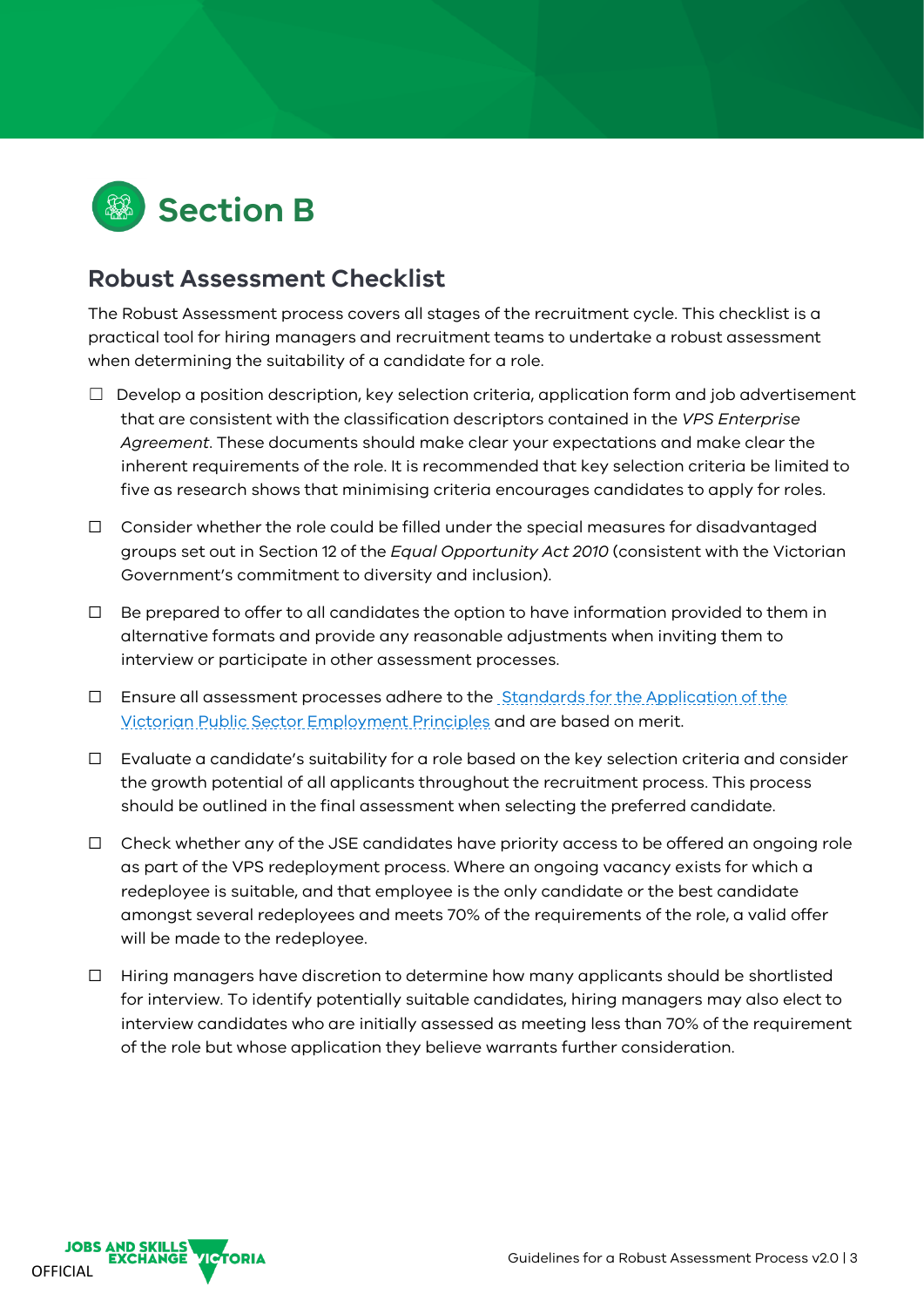- ☐ When advertising exclusively through the JSE, confirm that shortlisted candidates are VPS employees (who have an employment contract with a VPS department or entity as defined by the JSE Recruitment Policy) or are otherwise eligible to access the JSE. b
- $\Box$  Applicants that meet 70% of the overall requirements of the role, including all mandatory requirements, at the completion of the assessment process (i.e. post referee checks) and are first in the order of merit must be deemed suitable for the role. $^{\circ}$
- $\Box$  Complete a selection report<sup>d</sup> detailing the merit-based selection process, justifying the selection outcome and clearly defining the criteria against which the successful candidate met the requirements to a greater extent than others shortlisted. In circumstances where the recruitment process was unsuccessful in selecting a candidate, the selection report must outline how a shortlisted candidate not recommended for appointment fell below 70% of the overall requirements of the role. The report should also provide a statement summarising the key reasons why other candidates were not suitable.

<sup>d</sup> *Selection report is the document that records the final decision of the panel to appoint and includes which candidates did not meet the criteria, a ranking of preference and the rationale for the decision.*



<sup>b</sup> *Given existing legislative provisions, teachers are considered members of the VPS when applying for jobs through the JSE. Access to the JSE is also being given to VPS employees for twelve months after they depart the VPS if they: identify as Aboriginal and/or Torres Strait Islander; and/or identify as a person with disability; and/or are a participant of one of the following VPS employment pathways: (i) Youth Employment Scheme (youth); (ii) Youth Cadetship Scheme (youth); (iii) Stepping Into Internships (disability); (iv) CareerSeekers Internship Program (asylum seekers and refugees); (v) CareerTrackers (Indigenous).* 

<sup>c</sup> *Departments may implement their own rating scales to determine how candidates meet 70% of the overall requirements of the role. How departments use rating scales is not prescribed by these Guidelines.*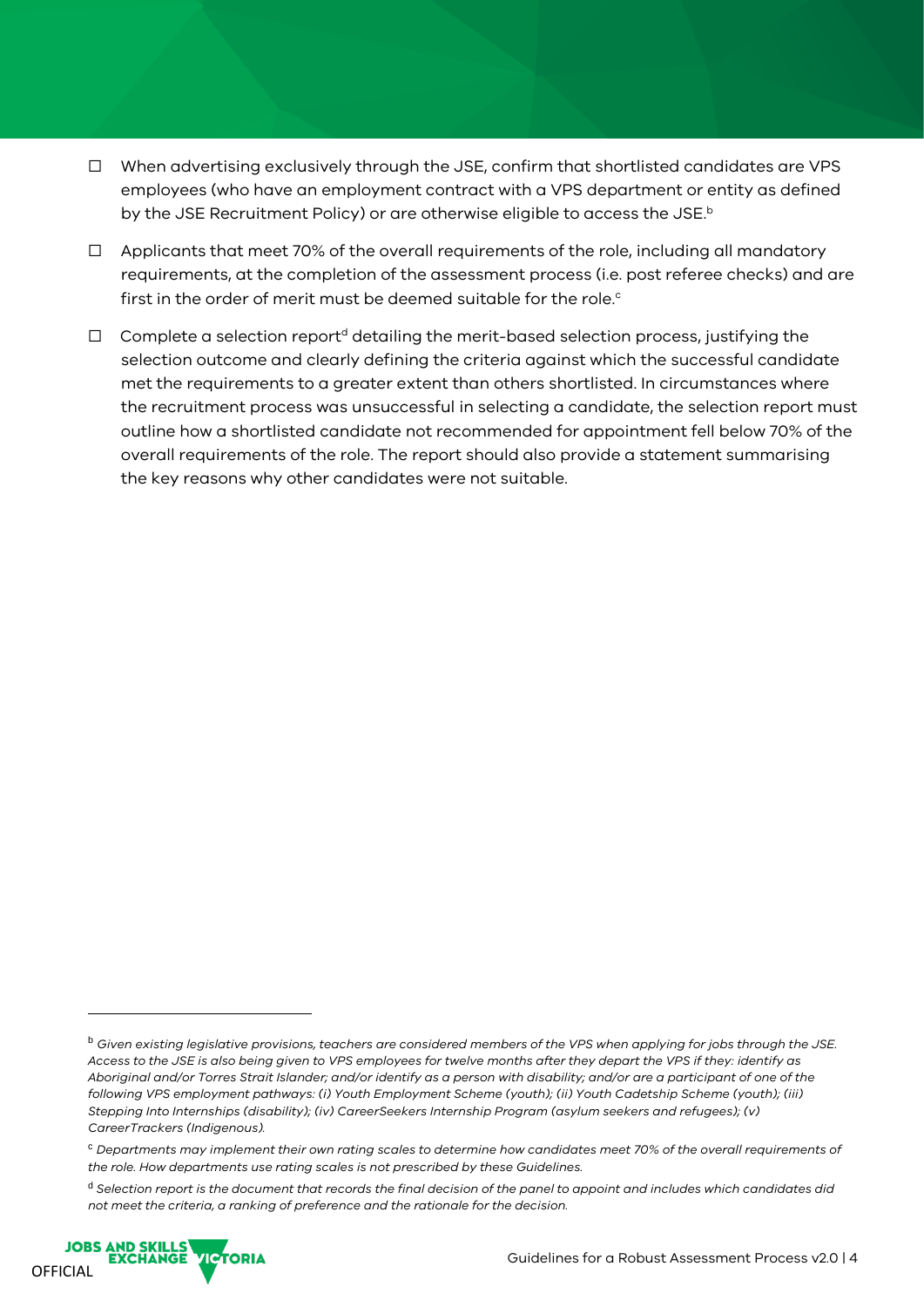

## **Recruiting for growth potential**

#### **What is growth potential?**

Best practice recruitment in the VPS encourages assessment of a candidate's current skills and their potential for development. Growth potential is the ability to develop, adapt to and grow into a role and environment. Given the appropriate managerial support and feedback, and a reasonable level of alignment between the employee's skills and the requirements of the role, it is expected that employees will be able to fulfil their growth potential.

Consideration of a candidate's growth potential within a recruitment process involves assessment of whether a candidate has a commitment to self-improvement, shows signs of coachability and an ability to learn from mistakes. These indicators can be assessed as part of all key selection criteria.

#### **When can growth potential be considered?**

Growth potential may be considered throughout the entire recruitment cycle beginning with consideration of the mandatory requirements of the role, and after appointment to a role as part of the learning and development process.

#### **Recruiting for Growth Potential across the Recruitment cycle**



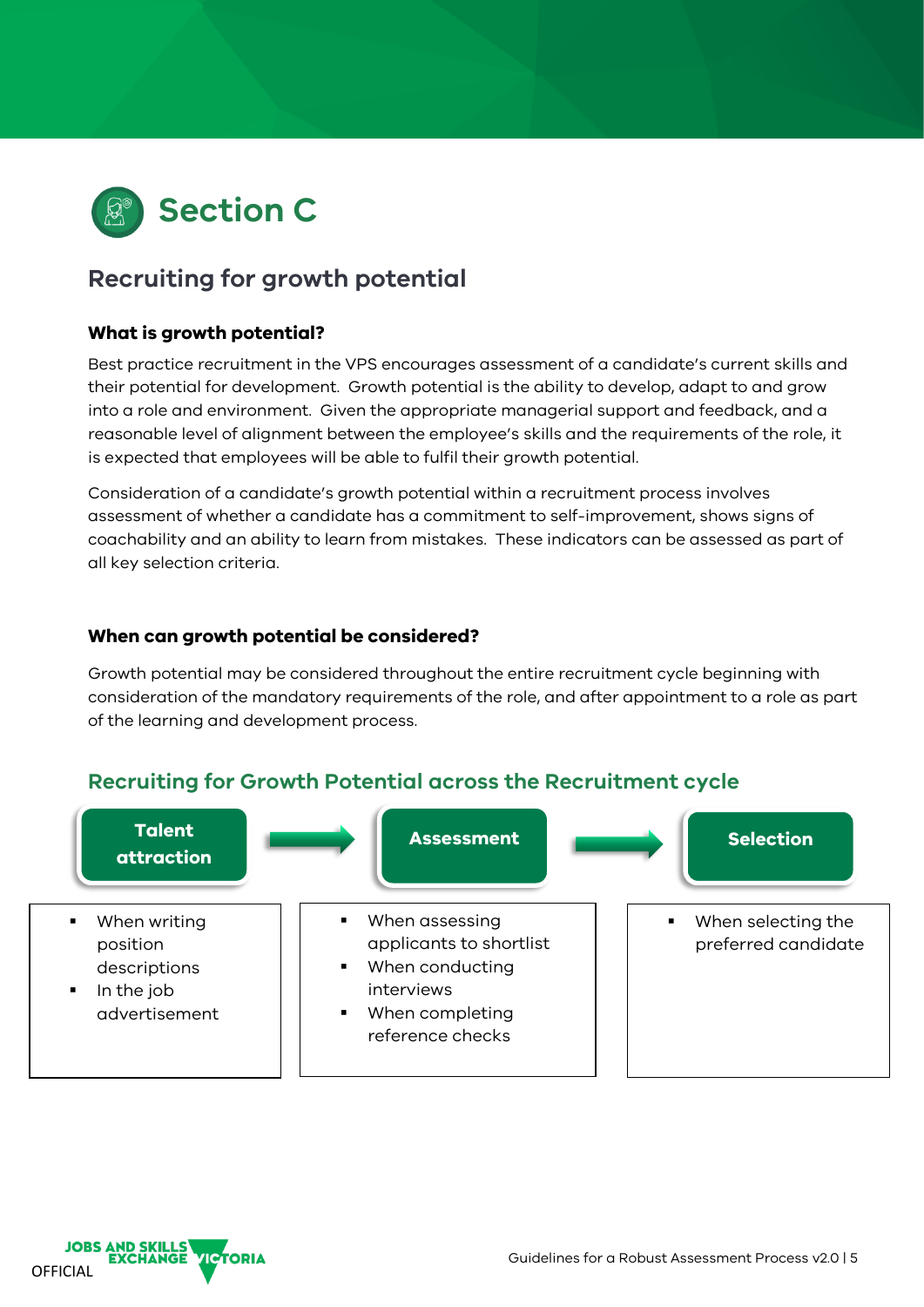#### **How is growth potential considered?**

Growth potential should be given appropriate consideration throughout a merit-based recruitment process and should be considered when assessing the attributes and skills demonstrated by candidates against all requirements of the role.

#### What are some of the interview questions that can be asked to assess growth potential?

When conducting interviews, ask questions that will assist the panel to assess an applicant's growth potential and for examples of when they have learned new skills, bridged a gap in knowledge and skill and how they manage their own development.

• For example: "*Tell us about a time you were given a task that required you to learn a new skill? How did you go about this task?*"

#### How can I consider growth potential in key selection criteria?

You should assess growth potential across all key selection criteria for a role. However, you may choose to draft a specific key selection criterion that particularly seeks to assess potential.

• You could choose to include a key selection criterion that directly speaks to the ability to learn and pick up tasks quickly, to problem solve, demonstrate adaptability and to work with others.

#### **When does growth potential not need to be considered?**

While growth potential can still be considered for all roles, hiring managers can determine not to consider growth potential for short-term roles of 6 months or less where the time frame and resources to develop required skills may not be available.

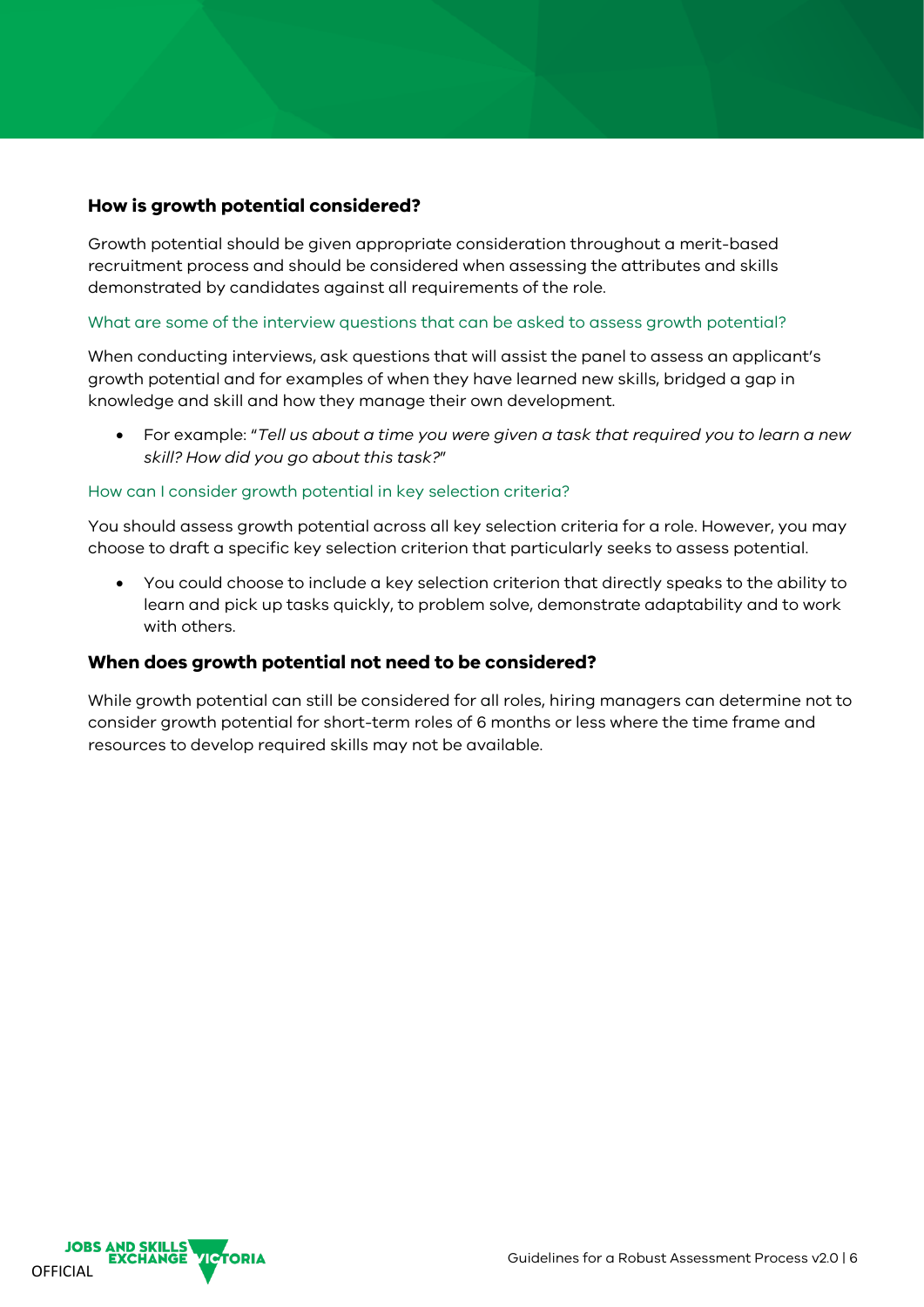

## **Priority access for redeployees**

In accordance with the *VPS Redeployment Policy*, an employee whose position has been declared surplus, will have priority access to be placed in an ongoing vacancy within the VPS at the redeployee's classification level and below their classification level, unless that employee is determined to be unsuitable for appointment to that vacancy by the prospective employing agency. e

Where:

- an ongoing vacancy exists for which a redeployee is suitable,
- that employee is the only candidate or the best candidate amongst several redeployees, and
- that employee meets 70% of the requirements of the role,

a valid offer will be made to the redeployee. This process is consistent with the provisions of the VPS Enterprise Agreement 2016 and the VPS Redeployment Policy.

The standards and processes in these guidelines will be used to evaluate the suitability of redeployees for a vacant role.

e To avoid employees being retrenched and paid a separation package, redeployment to an ongoing role would be needed, however, appointment to a fixed term role can serve as an interim measure while searching for an ongoing role.

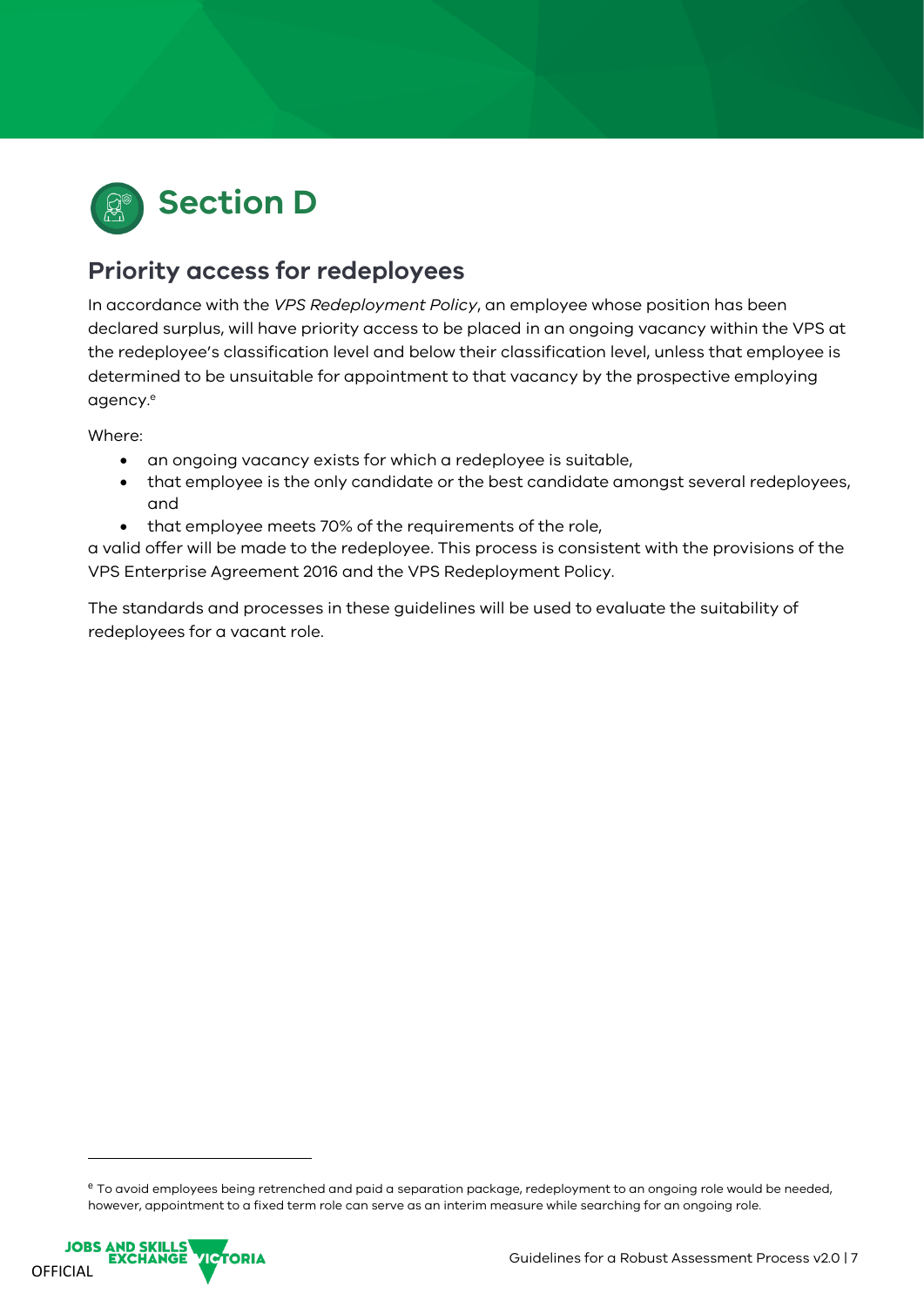

### **Review of actions process**

All VPS employees are entitled to apply for a review of an action or decision related to their employment that they consider is unfair or inconsistent with the *Public Administration Act 2004* (Act) and/or the *Standards for the Application of the Victorian Public Sector Employment Principles* (Standards).

A VPS employee making a selection-based grievance may only do so on the grounds of a significant deficiency in the selection process in order to have an initial review undertaken.

An initial review is conducted under the *Public Administration (Review of Actions) Regulations 2015* and will assess whether the selection process was unfair or inconsistent with the Act or Standards.

An initial review must be lodged by an employee within seven days of being notified or becoming aware of a proposed appointment or promotion. $^7$ 

For more information about policies and procedures relating to request for a review of an action, please see the Review of Actions Towards Common Practice and the Victorian Public Sector Commission Review of Actions Resources.